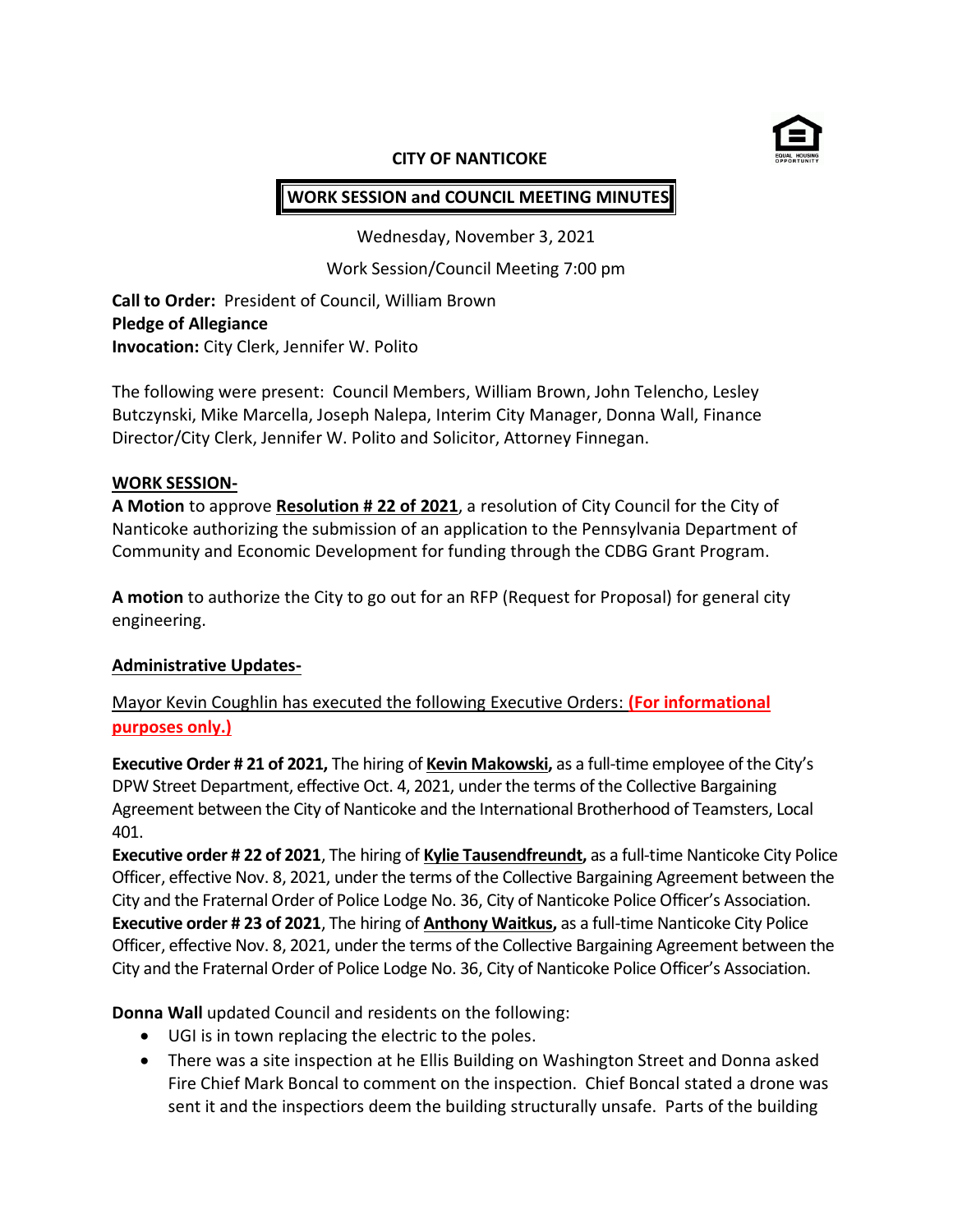were falling down as the drone was in the building. The floors are spongy and more of the ceiling has fallen down. The Inspector advises that the asbestos testing should be done in stages as it is demolished.

**A Motion** was made by Councilmember Butczynski seconded by Councilmember Telencho to adjourn the work session. Motion carried unanimously.

**REGULAR MEETING** Comments from the Public agenda items only.

No comments from the public.

#### **Old Business**

None

## **New Business**

**A Motion** to approve the October 20, 2021 minutes was made by Councilmember Marcella seconded by Councilmember Nalepa.

Motion carried unanimously.

**A Motion** to approve the payment of the bills in the amount of \$289,584.96, (Payroll(s) \$102,434.34 and Payables \$187,150.62) was made by Councilmember Nalepa seconded by Councilmember Telencho.

Motion carried unanimously.

**A Motion** to approve **Resolution # 22 of 2021**, a resolution of City Council for the City of Nanticoke authorizing the submission of an application to the Pennsylvania Department of Community and Economic Development for funding through the CDBG Grant Program was made by Councilmember Marcella seconded by Councilmember Butczynski. Motion carried unanimously.

**A motion** to authorize the City to go out for an RFP (Request for Proposal) for general city engineering was made by Councilmember Butczynski seconded by Councilmember Marcella. Motion carried unanimously.

## **COMMENTS FROM THE PUBLIC –**

**Mrs. Julianna Zarzycki** oof 71 Seneca Drive, worked the polls at the high rise behind the post office and she asked Council who is in charge over their because she was talking to a resident who stated the heat was not working and no one has fixed it. She also asked if they do any social gatherings for the residents and the resident replied no. Mrs. Zarzycki also stated the building was dirty with dead fruit flies in the windows.

President Brown replied that Ryan Verazin of the Housing Authority is the person in charge and he asked Interim City Manager, Donna Wall, to please call Mr. Verazin regarding Julianna's concerns. Donna Wall replied during the pandemic the gatherings were cancelled and the Housing Authority does have a maintenance staff.

**Mr. Carl Karge** of 210 W. Church Street, stated Donna Wall has been helping him with the parking issues on his street and stated the alley between Fairchild St. and Main St. is in very poor condition. He had a rock come up and scratch the new rims on his mustang. He is asking if this alley can be paved. DPW Foreman, Rick Josefowicz stated for now he will patch it